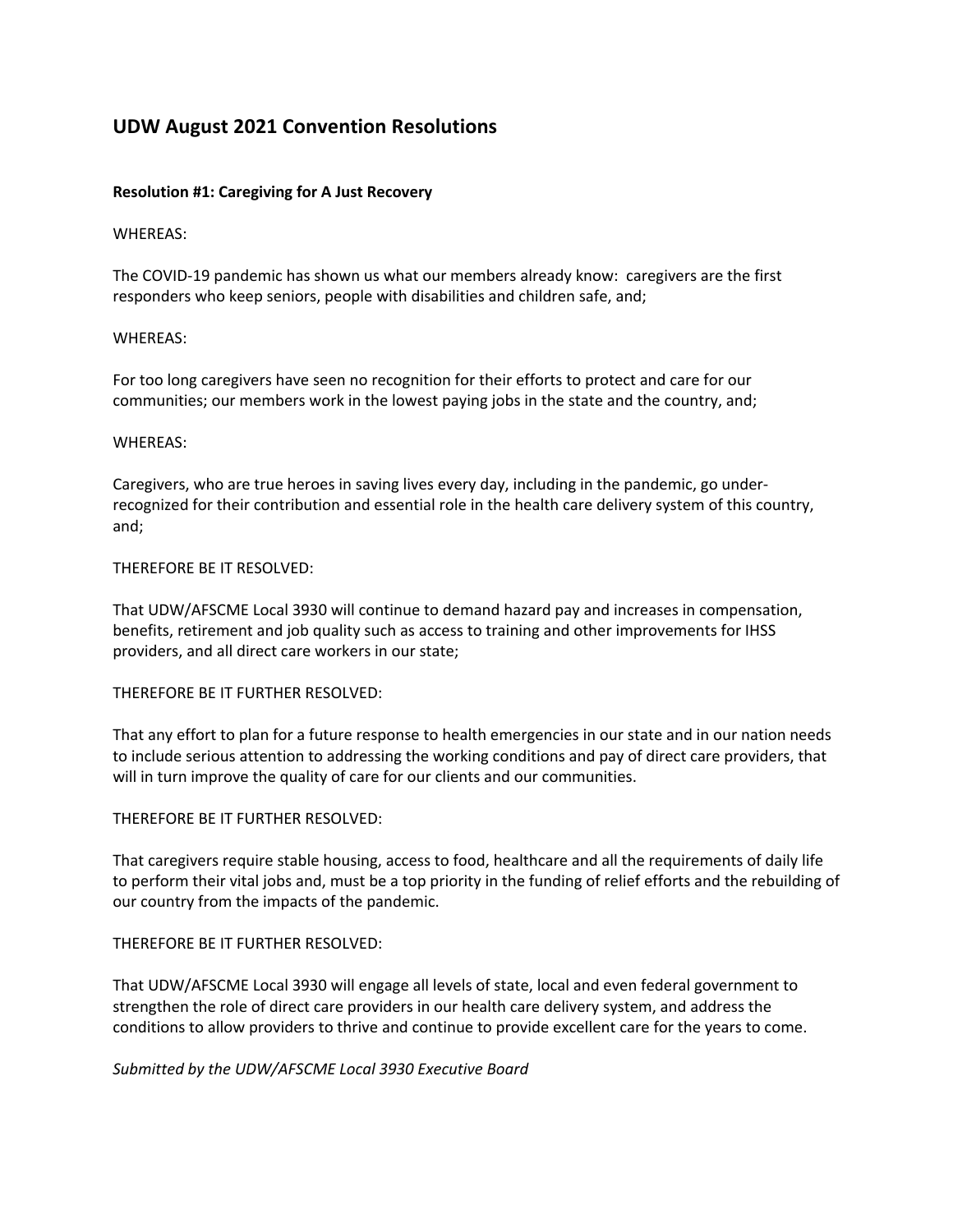# **Resolution #2: Universal Long Term Supports and Services and Child Care**

# WHEREAS:

Most Americans will need access to at least one year of direct care in the home in their lives, and;

# WHEREAS:

The vast majority of care is provided by unpaid family caregivers, who sacrifice their own retirement and economic security to provide necessary care to their loved ones, and;

# WHEREAS:

The members of UDW/AFSCME Local 3930 know all too well that many providers themselves become clients without access to the care and support they need, and;

# WHEREAS:

Childcare is the work that makes all other work possible, as the pandemic revealed, there is a true crisis of affordability in childcare, with far too few having access to childcare they need to lead full lives and participate in society, and;

# WHEREAS:

In the pandemic, efforts were made by the state to provide access to childcare for essential workers, showing that it can be done, and;

#### WHEREAS:

Our families need the full support of our public institutions to care for children, seniors and people with disabilities.

#### BE IT RESOLVED:

That UDW/AFSCME Local 3930 supports the principle of social insurance, that all should be allowed to pay into a system to access the care that they need, and;

# BE IT FURTHER RESOLVED:

That care should not be available to only those who can pay for it, that all members of our society deserve access to the care they need to live their full lives, be they young or old.

# BE IT FURTHER RESOLVED:

That UDW/AFSCME Local 3930 calls on local, state and federal government to create and fund a system of universal family care.

#### *Submitted by the UDW/AFSCME Local 3930 Executive Board*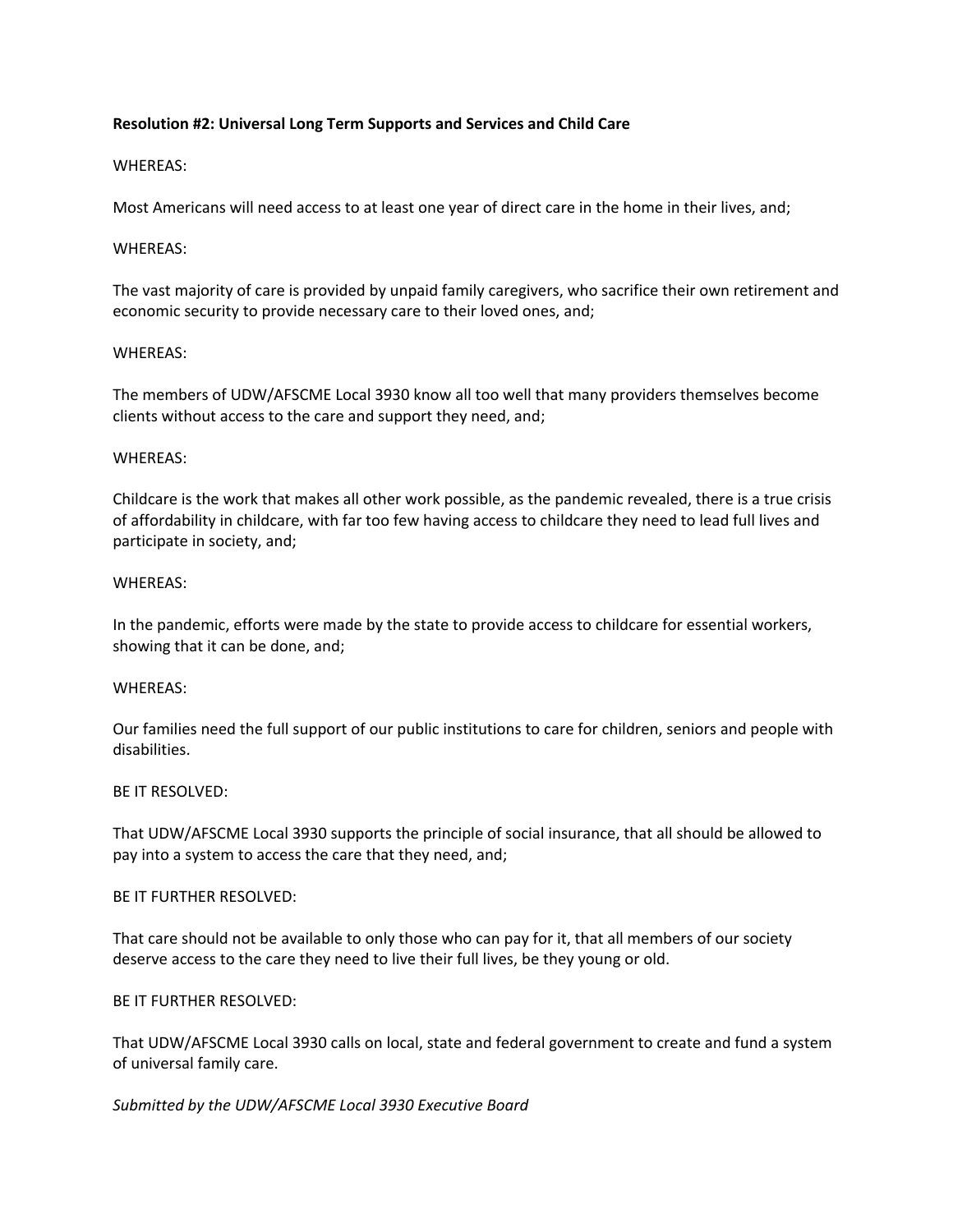# **Resolution #3: The Master Plan on Aging**

# WHEREAS:

California is ready to lead the way for seniors with the leadership of Governor Gavin Newsom and the legislature, and;

#### WHEREAS:

At the request of the Governor, stakeholders including UDW/AFSCME Local 3930 worked in 2019 and 2020 to draft and recommend a full-scale approach to aging with dignity in our state, and;

#### WHEREAS:

In January 2021, the Governor released the Master Plan on Aging, a comprehensive road map to improving and expanding services for seniors, including the recommendation that the state work with the federal government to create a universal long term care benefit.

# BE IT RESOLVED:

That UDW/ASFCME Local 3930 will advance the work of the Master Plan to address access and affordability to direct care for seniors, and all the additional services they need to age well and in place in the least restrictive environment, and;

#### BE IT FURTHER RESOLVED:

That UDW/AFSCME Local 3930 will pursue the goals of the Master Plan in our policy and legislative work until they are fully achieved.

#### *Submitted by the UDW/AFSCME Local 3930 Executive Board*

# **Resolution #4: Racial and Economic Justice for All**

#### WHEREAS:

The members of UDW come from every community in California; we are one of the most diverse unions in the nation.

#### WHEREAS:

Care providers, including home care and child care, are largely women of color who directly experience impacts of racism and other forms of discrimination.

#### WHEREAS:

UDW is a social justice union, dedicated to improving the conditions for all of our communities, and ending racism is a top priority for our union.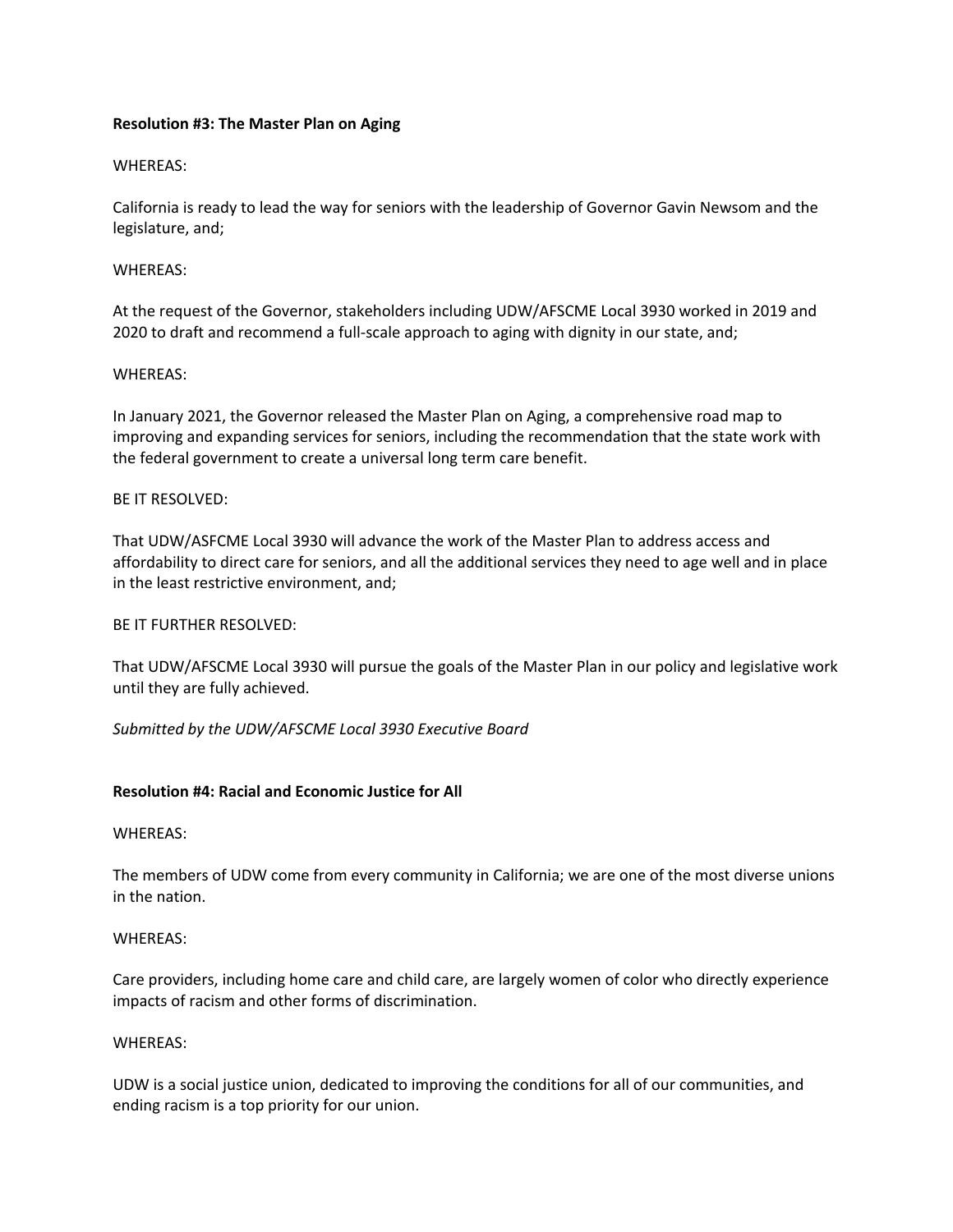Our country is undergoing a transformation, to end racial discrimination in all our institutions: schools, workplaces, and policing.

#### WHEREAS:

UDW is committed to uplifting all care providers, and fighting for economic justice for our members and their communities, and ending racial discrimination is a key component of improving wages and conditions for caregivers.

# THEREFORE BE IT RESOLVED:

That UDW/AFSCME Local 3930 will work to support racial justice efforts to end discrimination in all public institutions, and continue to lead efforts to end the legacies of slavery and discrimination that continue to suppress wages and job quality improvements in the caregiving industry.

# THEREFORE BE IT FURTHER RESOLVED:

That UDW/AFSCME Local 3930 will make racial and economic justice a continuing focal point of the Union, part of every campaign we run and at the forefront of all our priorities.

# *Submitted by the UDW/AFSCME Local 3930 Executive Board*

#### **Resolution #5: Stop Anti-Asian Violence**

#### WHEREAS:

Stop AAPI Hate, a coalition based in California, has recorded nearly 7,000 hate incidents involving Asian Americans and Pacific Islanders nationwide since the beginning of the COVID-19 pandemic, and;

#### WHEREAS:

This violence, over 100 hate crimes per day, is the latest iteration of the "Yellow Peril," a form of white supremacy used to spread fear and justify exploitation and the expulsion of Asian immigrants in the United States, and;

#### WHEREAS:

What we are experiencing now is tied to the violence of the mid-1800's when Chinese immigrants were targeted, while risking their lives to build rail road tracks, and as a result of suspicion and fear, the US passed racial bans on immigration, and this made racism towards the API community a core element of US national identity, and;

#### WHEREAS:

The onset of the pandemic fit the ready-made story of the "Yellow Peril" in the US, and racist responses to the spread of the disease are consistent with the history of treating Asians as a foreign threat, and;

#### WHEREAS: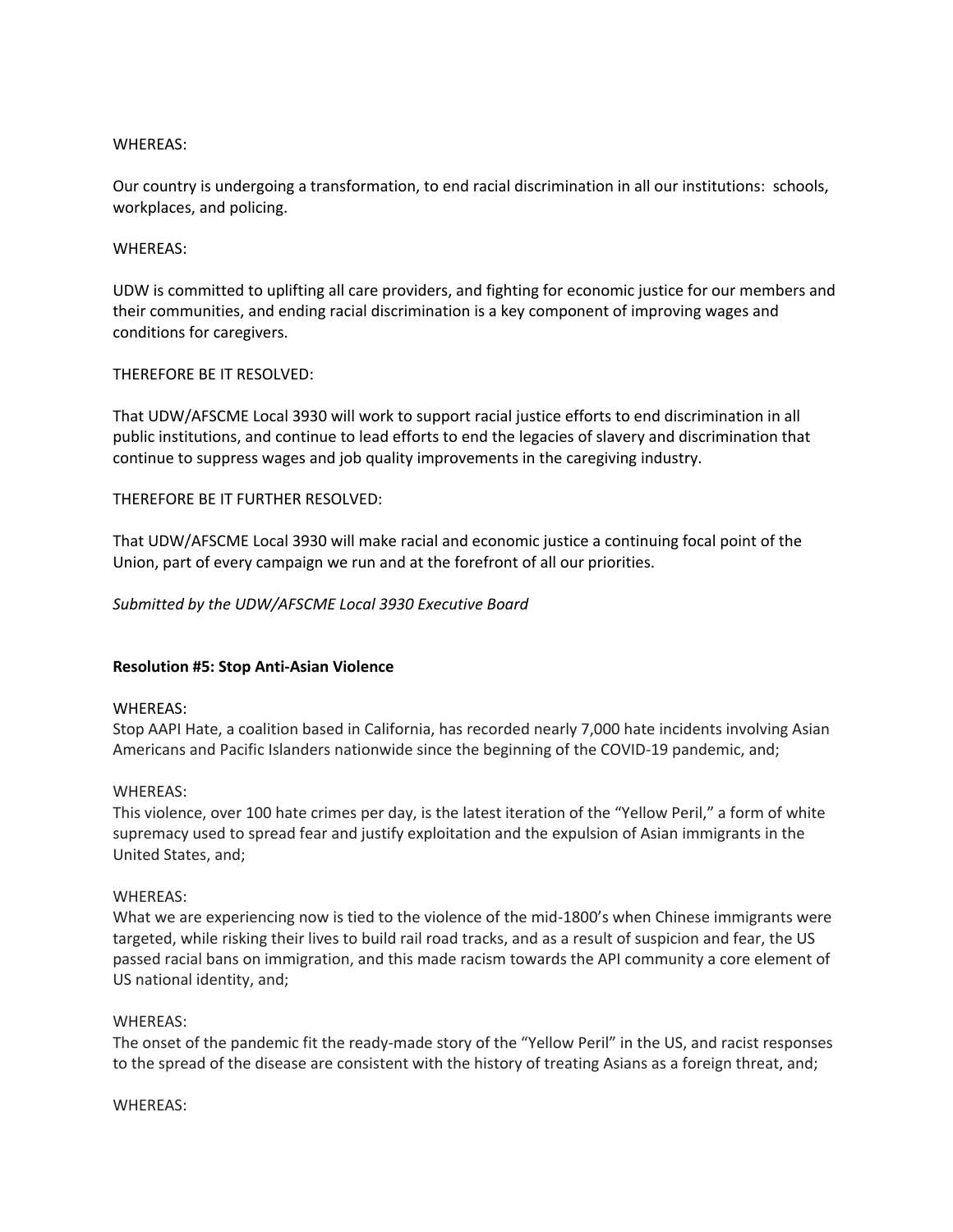Hatred towards Asian Americans is embedded in the history of this country, starting with the Page Act which barred Chinese women from entering the US, and led to the exclusion of Chinese men, and the Chinese Exclusion Act, the only piece of legislation barring an ethnicity of people in the history of this country, and;

#### WHEREAS:

In the late 1800's, over 100 settlements up and down the West Coast violently forced out their Chinese immigrant residents, and thousands of people were displaced, and their possessions stolen, and;

# WHEREAS:

Despite policies against their land ownership, Japanese farmers grew nearly 40% of California produce by 1940, and resentful of their success, white farmers seized the opportunity to support the incarceration of Japanese Americans during WWII in order to rid themselves of competition, and by 1960 only a quarter of Japanese American owned farms were left, and;

# WHEREAS:

Women reported more than two thirds of all incidents, 44% involved Chinese Americans, 12% of survivors said they experienced some form of physical assault, more than two-thirds reported verbal harassment, and others reported civil rights violations, such as workplace discrimination, or online attacks, and;

# WHEREAS:

API members of UDW experience anti-Asian discrimination and are asking their union to take decisive action to put an end to anti-Asian violence and attitudes for once and for all, and;

#### WHEREAS:

The 2021 California State Budget includes \$156 million in support for non-carceral approaches to ending Anti-Asian Violence, which is a strong investment in the health and well-being of API communities.

#### BE IT RESOLVED:

That UDW/AFSCME Local 3930 will work tirelessly to end all forms of discrimination against Asian and Pacific Islander members of our community, including uplifting the contributions of the API community and celebrating their role in our union and in our commitment to racial and social justice.

#### *Submitted by the UDW/AFSCME Local 3930 Executive Board*

#### **Resolution #6: Solidarity with the Palestinian People**

#### WHEREAS:

Over 1,500 Palestinians from neighborhoods in Jerusalem are facing the threat of forced displacement and home demolitions by Israeli authorities, and children make up a large percentage of the families threatened with homelessness.

#### WHEREAS:

This pattern and practice of dispossession and expansion of settlements has been found to be illegal under international law.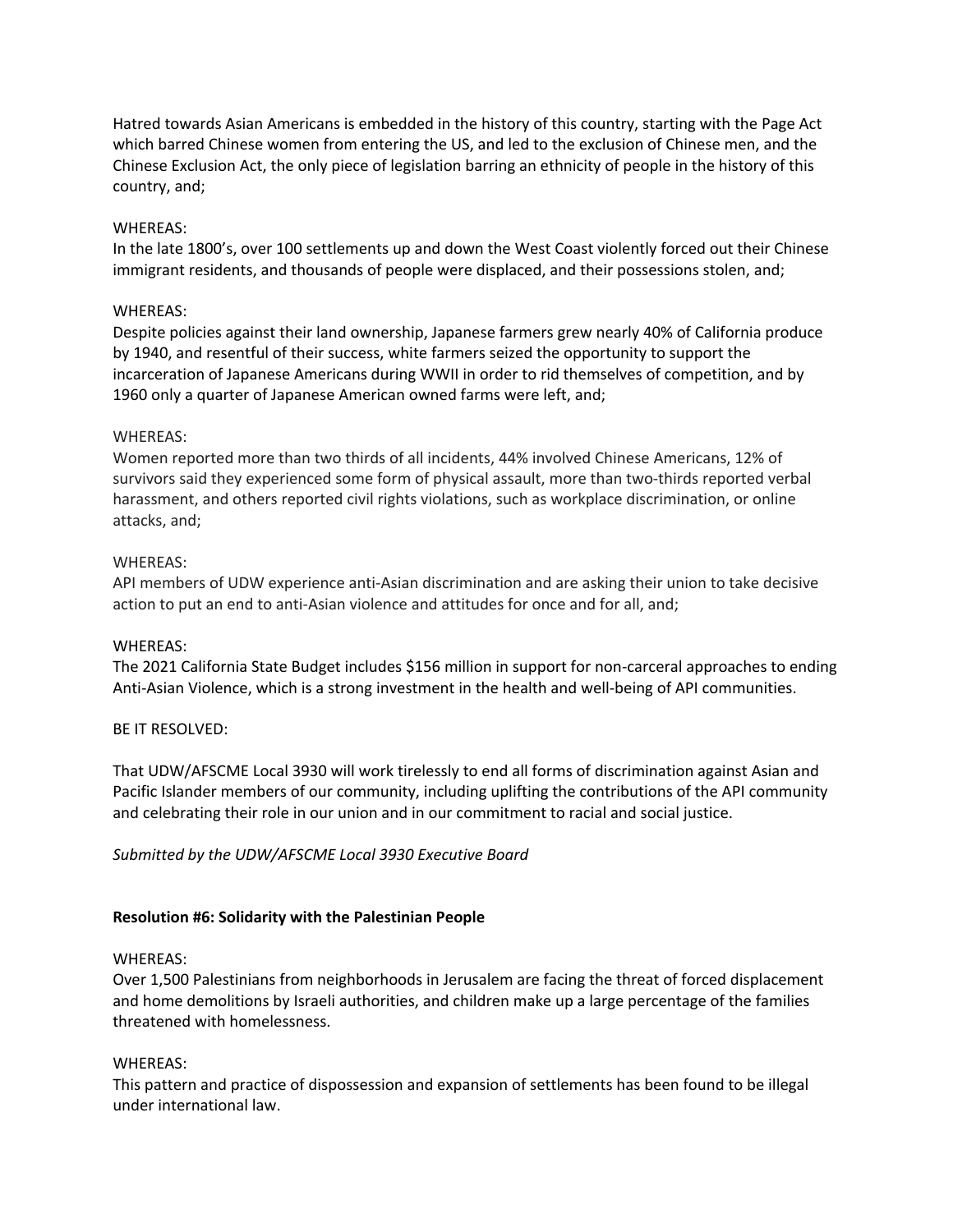Since May 10 the Israeli Defense Force (IDF) has began an intense campaign of bombing and mortar fire on the territory of Gaza. At the time of writing nearly 200 people, more than a quarter of them children have been killed. Over 1,300 have been wounded, and 40,000 Gazans have lost their homes.

#### WHEREAS:

As caregivers in the United States we have a special responsibility to stand in solidarity with the Palestinian people because of the 3.8 billion dollars annually that the US government gives to Israel, thus directly using our tax dollars to war crimes.

# THEREFORE BE IT RESOLVED:

That UDW/AFSCME Local 3930 expresses our solidarity with the Palestinian people and the call for Israel to end bombardment of Gaza and stop displacement at Sheikh Jarrah.

# THEREFORE BE IT FURTHER RESOLVED:

That UDW/AFSCME Local 3930 endorses the international campaign for boycotts, divestment, and sanctions against apartheid in Israel, and calls on the Biden administration to end US government financial support for Israel.

*Submitted by the UDW/AFSCME Local 3930 Executive Board*

# **Resolution #7: Supporting Environmental Justice**

#### WHEREAS:

The scientific basis for global warming is well-known and the climate crisis is linked to extreme weather events across the globe, as well as widespread drought conditions, wildfires, and flooding in California and internationally, and;

#### WHEREAS:

Greenhouse gas emissions continue to rise as a result of even greater amounts of fossil fuels being extracted and burned; and whereas, if present trends continue, the world is facing a catastrophic increase in average global temperature between 3.7 and 6 degrees Celsius, and;

#### WHEREAS:

More than 8 million deaths worldwide are directly attributable to air pollution, primarily from the burning of fossil fuels and lack of access to clean energy, and;

#### WHEREAS:

Further global warming and climate change will deepen the climate crisis that will magnify the already catastrophic health impacts of fossil fuel pollution, hunger, and malnutrition due to desertification, devastation, and displacement from severe weather events and sea level rise — all leading to immeasurable human suffering and economic devastation, and;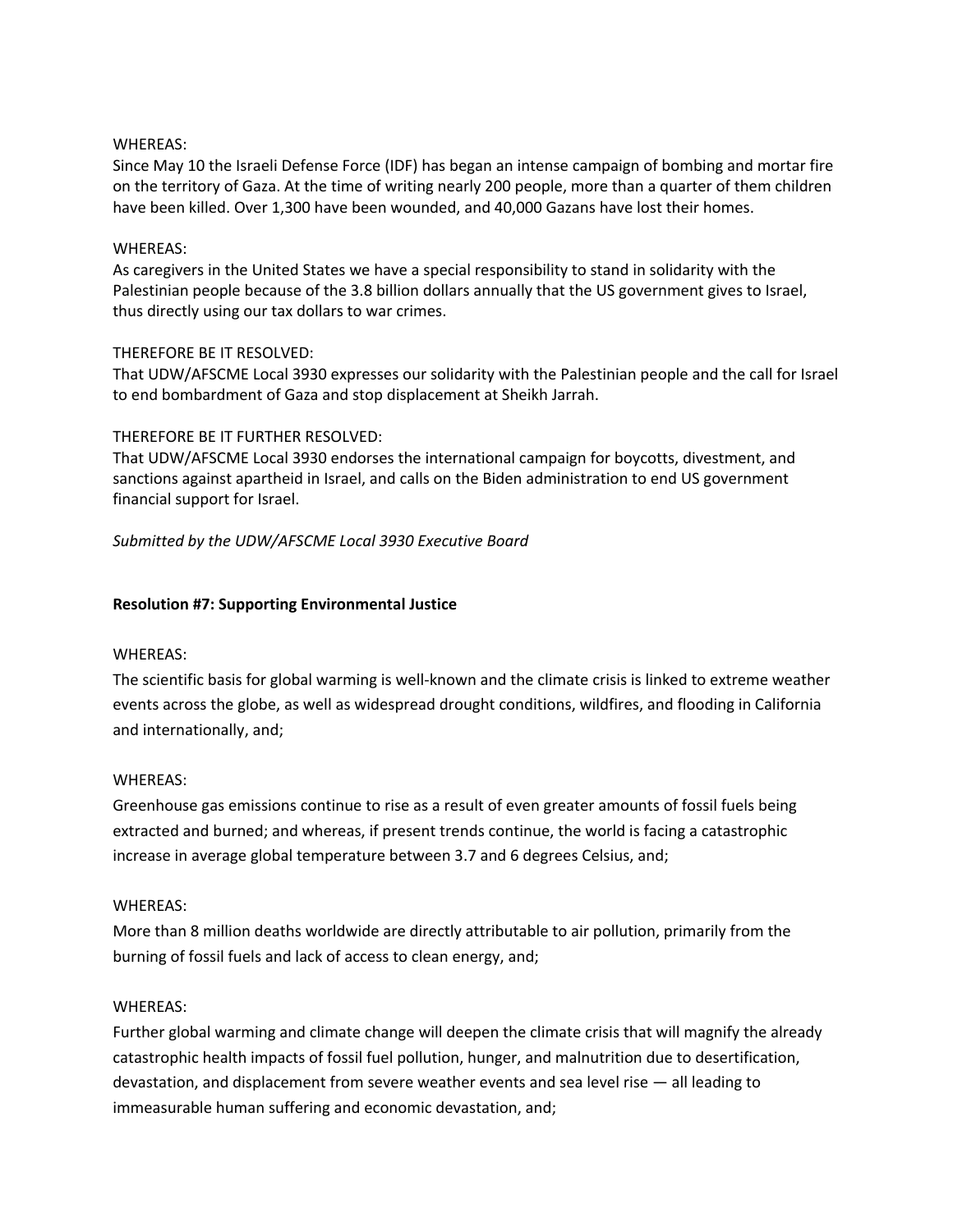UDW members and our families live in communities that are at the greatest danger from the effects of climate change and pollution. For example, climate change is leading to longer, more severe droughts which in turn lead to deadlier wildfires like that one that displaced hundreds of our members in Butte County in 2018, and;

# WHEREAS:

Oil and gas extraction (also known as fracking) is usually located near low-income communities. Our members in Kern County, where most of California's oil and gas wells are, breathe some of the most polluted air in the United States, and;

# WHEREAS:

The connection between UDW/AFSCME Local 3930 and climate justice is clear: Changes to the environment, including pollution, poor air and water quality and rising sea levels affect working people and people of color more than anyone else, and;

# WHEREAS:

Environmental changes cause and worsen serious health problems such as asthma, COPD, lead poisoning and depression. The people in our care are more vulnerable to these threats than the general public. Air and water quality are lower in poor communities and communities of color. Toxic waste sites are usually located near poor communities and communities of color. Wealthy communities are more able to advocate for themselves and move environmental hazards out of their own neighborhoods. Extreme weather—like fires, droughts, floods and hurricanes—caused by climate change are more likely to cause injuries, death and catastrophic property loss in low-income areas, and;

#### WHEREAS:

We reject the falsehood that we have to choose between good jobs and healthy communities with clean energy. We recognize that we can have both and we refuse to allow oil and gas corporations to pit us against other workers.

# THEREFORE BE IT RESOLVED:

This year, UDW has increased our commitment to fighting environmental injustices in California and joined together with 18 other labor unions to launch the California Climate Jobs Plan, which seeks to transition oil and gas jobs into clean energy jobs.We will continue on this path to fight for environmental justice through statewide policy, local policy and in our various communities. This plan is at the forefront of UDW's mission to protect those in our care and better the lives of home care and child care providers, our families and our communities—where we work and where we live. Environmental justice means standing up for the rights of our members and our clients to live healthy lives.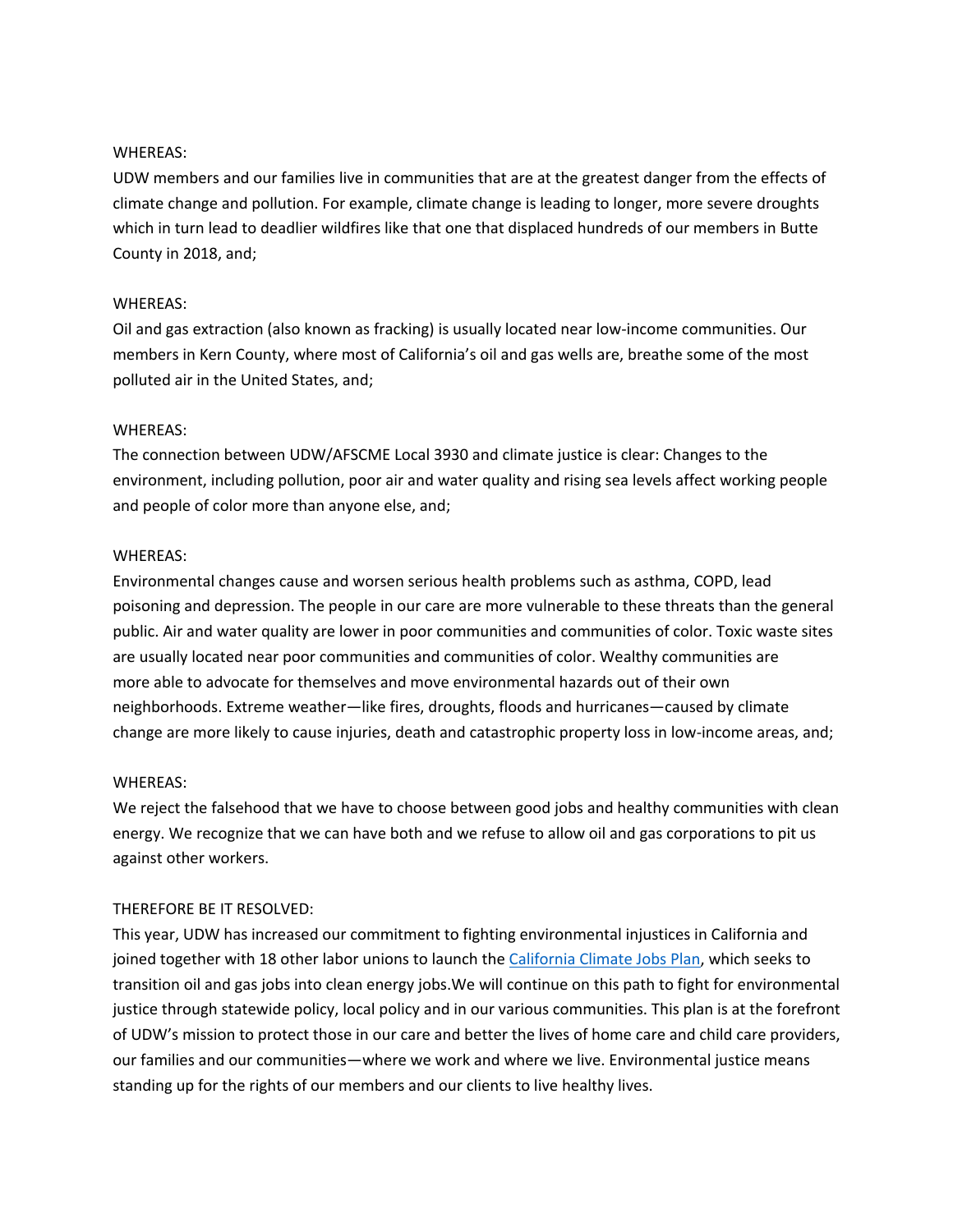*Submitted by the UDW/AFSCME Local 3930 Executive Board*

# **Resolution #8: Supporting Alternatives to Police to Keep UDW Members and Families Safe During Crises**

# WHEREAS:

There have been continued uprisings across the nation over the last year in response to police violence, including in California, and COVID-19 has exacerbated these issues by drawing out the extreme inequalities that communities of color bear during this pandemic, including the issue of over-policing, and;

# WHEREAS:

There is a continued trend of law enforcement employed by cities and government as first responders in mental health crises and other non-violent emergencies when social workers and other support professionals would do a better job, and;

# WHEREAS:

People experiencing mental health crises and other emergencies continue to be harmed and even killed by police, as was the case with our member, Myra Micalizio in 2018, and;

# WHEREAS:

Nearly 1/3 to half of all people killed by police are individuals with disabilities and or mental illness making the need for alternatives to police as urgent as ever so they can get the care and treatment they need without abuse, trauma and violence, and;

# WHEREAS:

As home care and childcare providers we care for people with disabilities, many of whom are our family members making this issue of particular importance to us, and;

# WHEREAS:

Since the 1980s, public funding and investment have prioritized policing at the expense of education, housing, and all other social supports. The result of this organized abandonment of the public sector is that several major cities across the nation spend as much as 30 percent of their budget on policing, leaving fewer resources for public needs. As cities face steep budget gaps due to COVID-19 and the pandemic, mayors cut public services but not policing budgets leaving many without access to the social services they desperately need. In many instances, policing continues to expand into, and act in place of, community institutions such education and schools, housing and homelessness prevention, mental health services and youth services, requiring police officers to act as first responders, social and welfare agency workers, etc., when they have little training for those roles, and;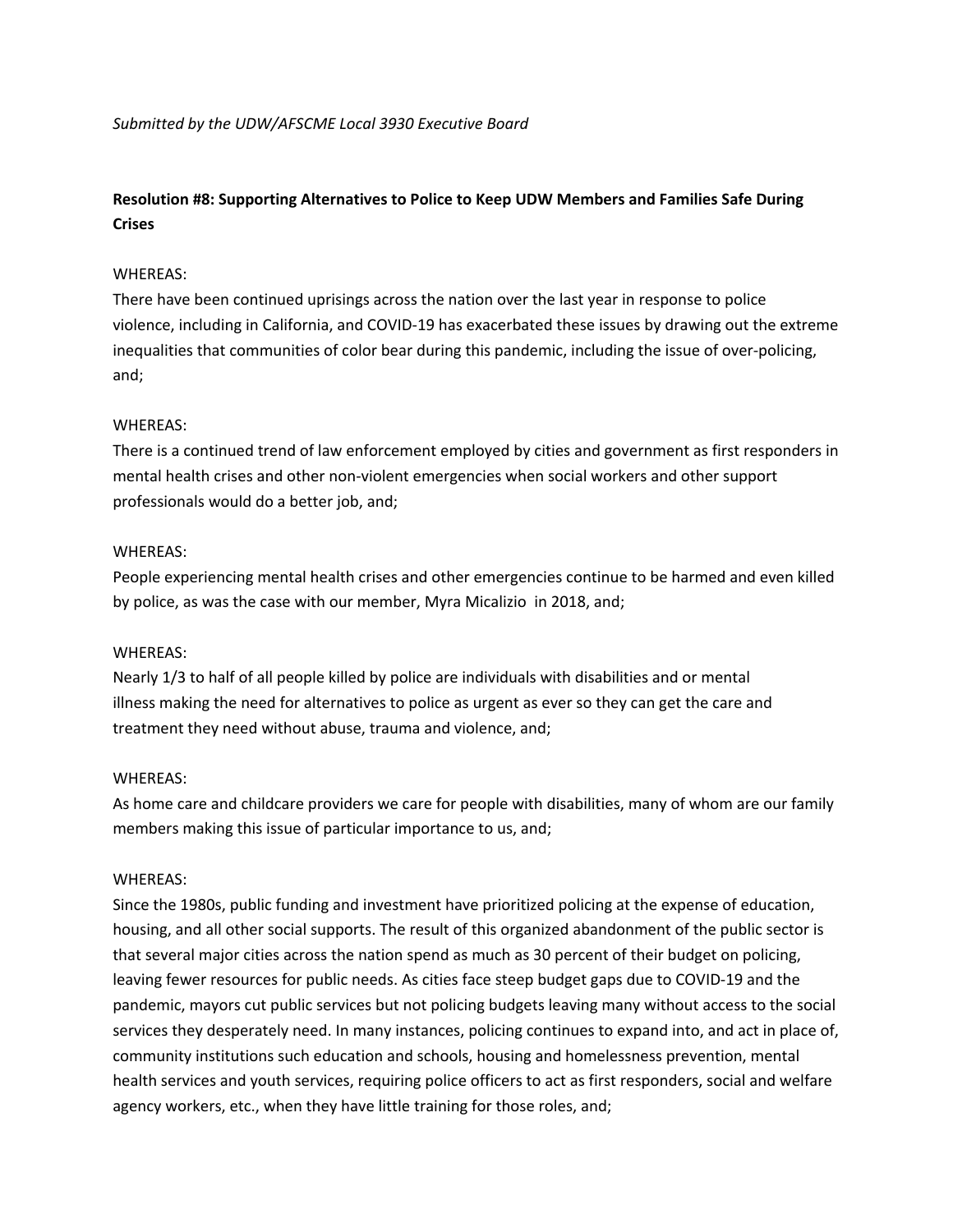The safest communities are the ones with the most resources, not the communities with the most police. Now is the time to reinvest in our communities and fund those services that help to prevent and respond to harm -- including but not limited to, mediation and intervention teams, community safety and restorative justice councils, the decriminalization of nonviolent offenses in favor of social supports, alternatives to police, meaningful mental health care, adequate and affordable housing, and healthcare for all, and;

#### WHEREAS:

There are a number of grassroots organizations across the state that are already on the ground with mobile response teams like Mental Health First Oakland, Mental Health First Sacramento, Community Alternatives To 911 (CAT 911) and others that are responding to calls about crises and they are keeping people safe and ensuring they have the resources they need to get care and treatment without police.

# THEREFORE BE IT RESOLVED:

That UDW/AFSCME Local 3930 understands the need to invest in initiatives that create alternatives to police in communities throughout the state in an effort to keep our members and their families safe.

# THEREFORE BE IT FURTHER RESOLVED:

That UDW will commit to investing in initiatives that create alternatives to police through statewide policy, like our bill, AB 118 – The C.R.I.S.E.S. Act and other local policies with the understanding that those closest to the pain have the solution and mental health crises require non-violent responses with trained community members and clinicians who are skilled in de-escalation, not law enforcement and weapons. UDW will always fight to keep our communities safe and to protect those most vulnerable from harm, including state violence, and committing ourselves to shoring up social services and alternatives to police is one of the best ways we can do that.

# *Submitted by the UDW/AFSCME Local 3930 Executive Board*

#### **Resolution #9: Secure Retirement and Paid Time Off**

#### WHEREAS:

Home care providers in the state's In Home Supportive Services program are the frontline of response to the COVID 19-pandemic and likely future health emergencies our society will face, working tirelessly to keep seniors and people with disabilities healthy and safe from harm, and;

#### WHEREAS:

The vast majority of IHSS providers have little or no access to retirement, as the IHSS program does not provide a retirement benefit of any kind and many providers left their jobs and the formal workforce to become care providers for clients and loved ones, and;